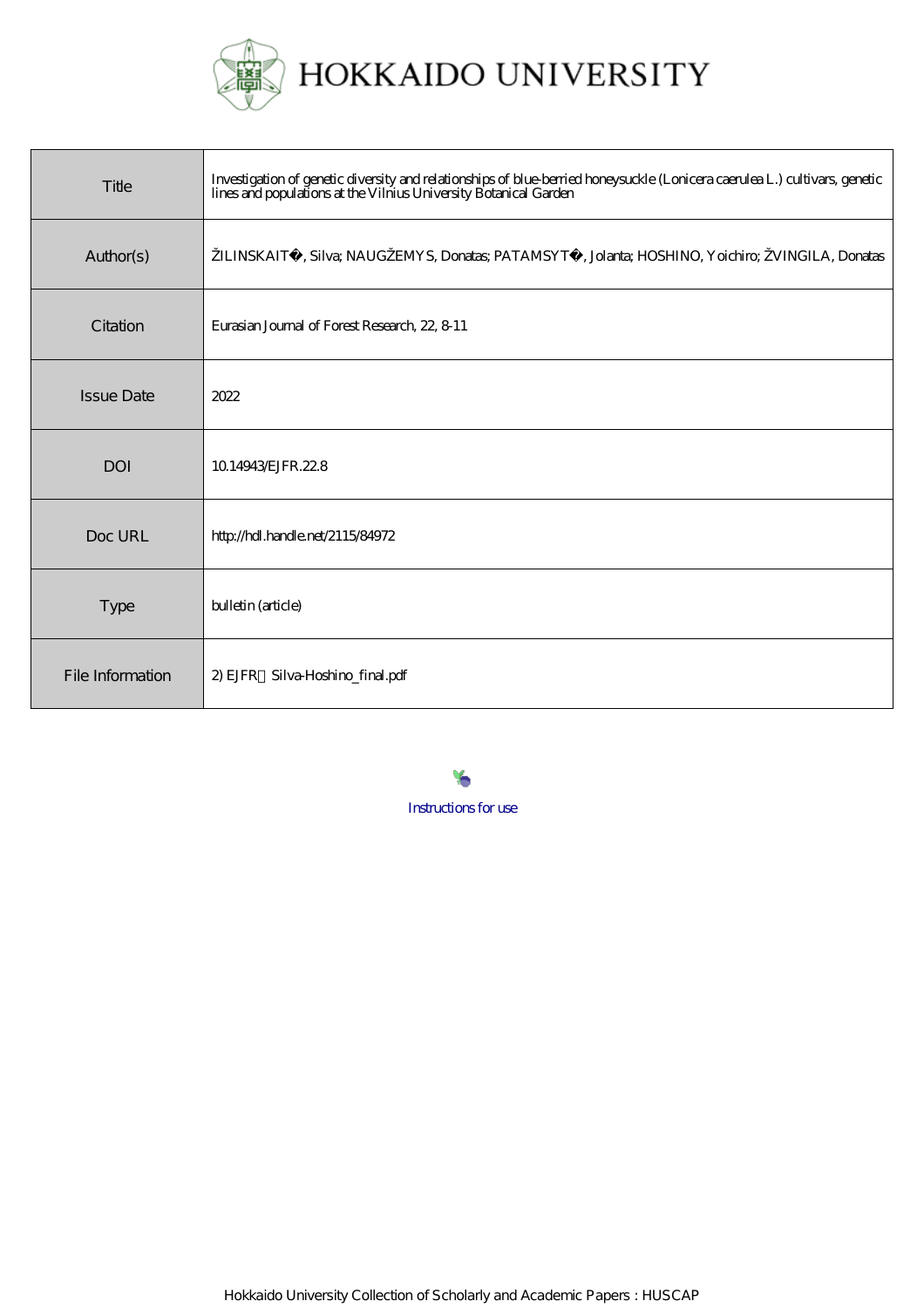# Investigation of genetic diversity and relationships of blue-berried honeysuckle *(Lonicera caerulea L.)* cultivars, genetic lines and populations at the Vilnius University Botanical Garden

ŽILINSKAITĖ Silva<sup>1</sup>, NAUGŽEMYS Donatas <sup>1</sup>, PATAMSYTĖ Jolanta<sup>2</sup>, HOSHINO Yoichiro<sup>3</sup>, and ŽVINGILA Donatas<sup>2</sup>

<sup>1</sup> Vilnius University Botanical Garden, Kairėnų str. 43, LT-10239, Vilnius, Lithuania

<sup>2</sup>Vilnius University Life Sciences Center, Institute of Biosciences,

Saulėtekio Avenue 7, LT-10257, Vilnius, Lithuania

<sup>3</sup> Field Science Center for Northern Biosphere, Hokkaido University, Sapporo 060-0811, Japan

#### Abstract

Blue-berried honeysuckle (Lonicera caerulea L.) as a fruit crop is relatively rare in Lithuania and neighboring countries. Since 1975, the Vilnius University Botanical Garden has collected and investigated blue-berried honeysuckle cultivars. We studied cultivars, genetic lines, and representatives of some populations using molecular marker techniques (RAPD, ISSR, cpDNA). We evaluated the genetic variability and relationships of the studied accessions. Molecular studies indicate that L. caerulea retains high genetic diversity at the intraspecific level.

Key words: blue-berried honeysuckle, molecular markers, genetic diversity, relationships

## Introduction

Honeysuckle (Lonicera L.) is a frequent element of forest undergrowth and represents a group of species. Lonicera xylosteum L. is the only spontaneous Lonicera L. species in Lithuanian forests. In neighbouring Latvian forests, there is one more species, blue-berried honeysuckle (Lonicera caerulea L.). This species is native to northern boreal forests in Asia, Europe, and North America and produces edible blueberries in some regions. Due to its fruit quality (berries contain high levels of phenols, flavonoids, and anthocyanins that account for their antibacterial, antioxidant, and antiinflammatory properties) (Chaovanalikit et al., 2004; Kithma et al., 2020) and biological properties (early ripening, frost hardiness, and pest resistance), this species is becoming popular in horticulture in countries with a temperate climate. Now blue-berried honeysuckle is being intensively investigated to use them more widely for human needs. Blue-berried honeysuckle as a fruit crop is relatively rare in Lithuania and neighbouring countries. Since 1975, a of collection blue-berried honeysuckle has been accumulated and studied at the Vilnius University Botanical Garden. For more effective management of this genetic material and its use in germplasm enhancement, detailed molecular studies are necessary.

# Collection of blue-berried honeysuckle

Vilnius University Botanical Garden (VUBG) was

founded in 1781, and since 1814 the blue-berried honeysuckle has been a dendrology object in the collection (Žilinskaitė, 2003). The breeding of blueberried honeysuckle as a berry plant started in 1975, when the Department of Pomology was established. For 15 years, starting in 1994, researchers of the department participated in the Lithuanian plants' genetic resources programme. Morphological characterization of accessions (weight, size, and chemical composition of berries, shrub, and leaves characteristics), identification of plant disease agents, and plant resistance were carried out (Žilinskaitė et al., 2007). In 2007 work started on genetic variation and phylogenetic analysis of species, genetic lines and cultivars using molecular markers techniques (RAPD, ISSR, cpDNA). Later, it became possible to study representatives of some populations as well.

Now the collection of blue-berried honeysuckle contains 34 cultivars and 32 genetic lines. The number of species under discussion depends on the database referenced: one species and five subspecies (Catalogue of Life) or five species and four subspecies (The Plant List). A major portion of the cultivars was brought as green cuttings from Saint Petersburg's Plant Industry Institute (VIR), Russia. Plants of the genetic lines were previously grown from seeds of wild populations collected in the forests of the Altay region, Russia. They were selected for their superior fruit flavour, size, and productivity. They were propagated by green cuttings.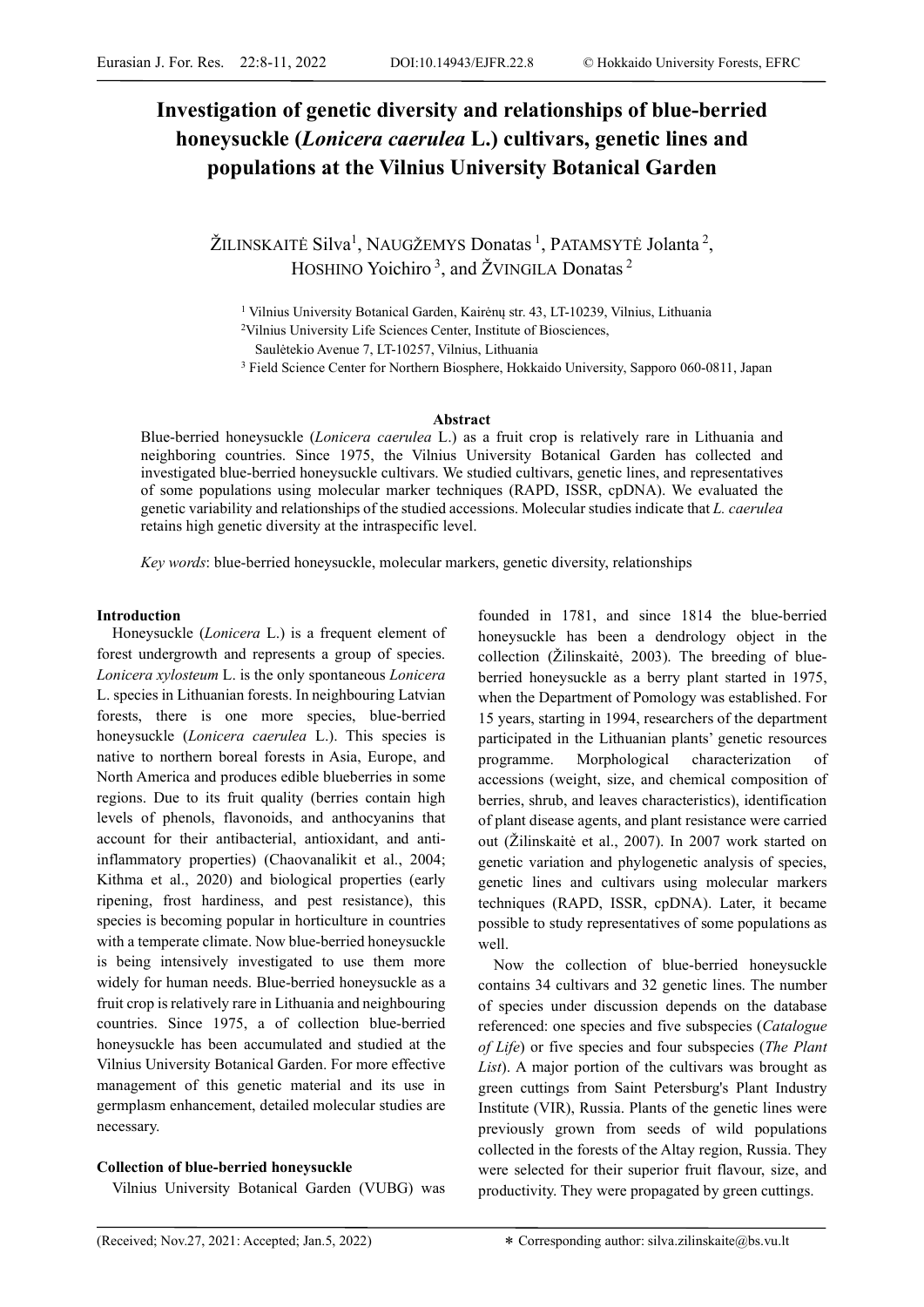#### Investigation of cultivars and genetic lines

Fifty-one accessions, including 19 elite cultivars of Russian origin and 32 genetic lines, were investigated using Random Amplified Polymorphic DNA (RAPD) analysis (Naugžemys et al., 2011). Using the TREECON software package, a dendrogram was created from the Unweighted Pair-Group Method of Arithmetic Averages (UPGMA) using the Nei and Li (1979) genetic distance matrix. Bootstrap values were obtained after 1000 iterations. The UPGMA analysis grouped all studied accessions in two main clusters (Fig. 1).

a source of additional diversity in breeding programs.

## Investigation of blue-berried honeysuckle taxonomy

The taxonomy is quite complicated due to the phenotypic plasticity, ability to hybridize, and distribution across different ecological zones (Plekhanova and Rostova, 1994). We used RAPD markers and sequencing of seven non-coding chloroplast DNA (cpDNA) regions to assess the phylogenetic relationships among the taxa within the polymorphic complex L. caerulea (altaica, edulis, emphyllocalyx, kamtschatica, pallasii, stenantha) and to determine the



Figure 1. Dendrogram of *Lonicera caerulea* L. cultivars and genetic lines based on RAPD data.

The first cluster includes all cultivars and seven genetic lines and the second cluster includes all genetic lines. The genetic lines from the two main clusters are significantly different from the elite cultivars and can be position of L. boczkarnikowae Plekh. and L. venulosa Maxim within this complex. L. chrysantha Turcz. ex Ledeb., L. orientalis Lam., and L. xylosteum L. were used as the outgroup species (Naugžemys et al., 2014).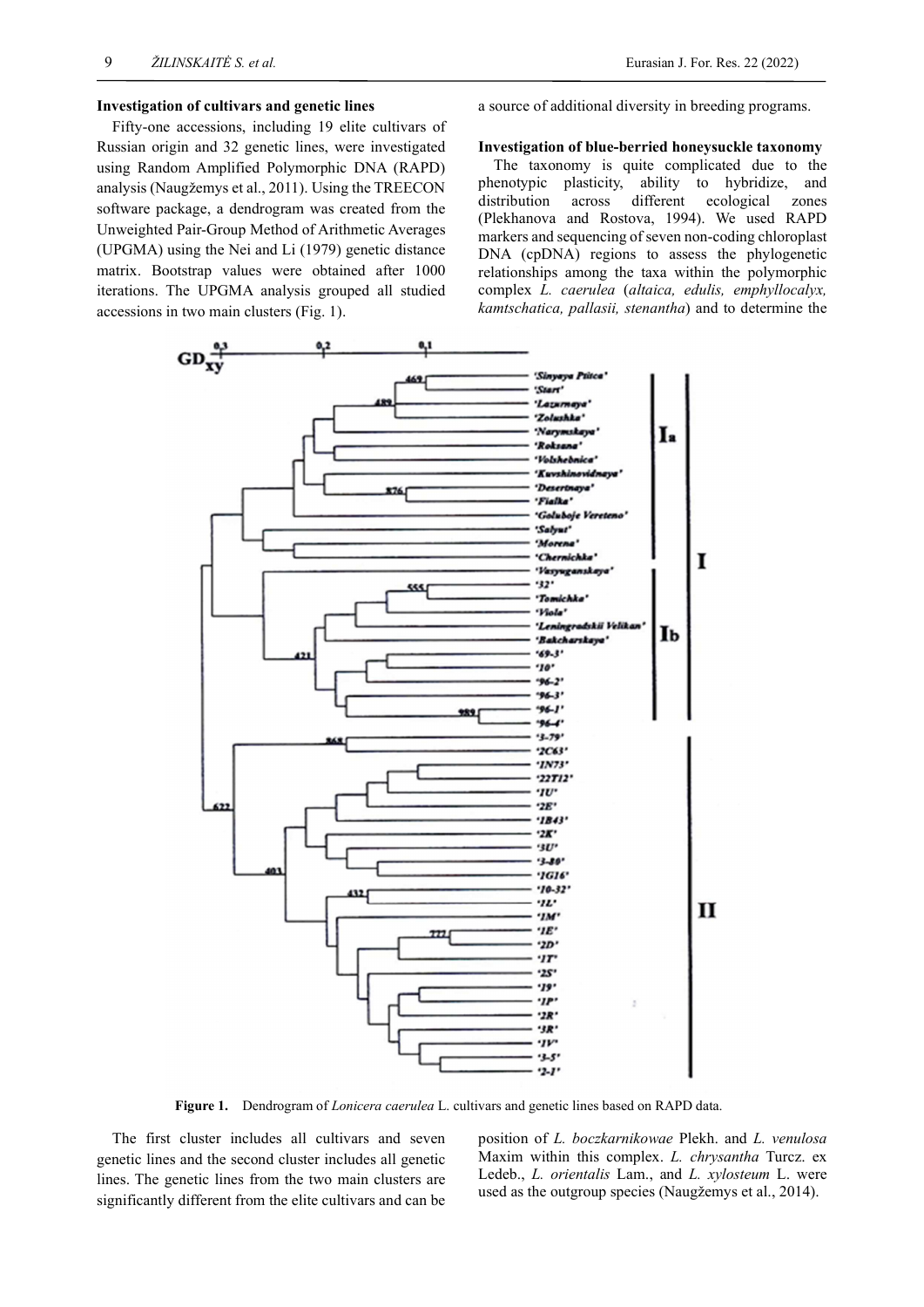

Figure 2. Genetic relationship among studied Lonicera L. taxa based on RAPD markers. The dendrogram was generated by UPGMA clustering method using the Nei and Li (1979) genetic distance matrix. The bootstraps (%) were calculated by 1000 iterations.

The RAPD and cpDNA analyses indicated that all the studied taxa form a single cluster consisting of two subclusters. The second cluster includes the outgroup species (Figs. 2, 3). According to the cpDNA analysis, L. boczkarnikowae and L. venulosa belong to the subcluster containing the taxa of the polymorphic complex L. caerulea. A separate subcluster within the cluster contains L. altaica and L. edulis. L. venulosa. L. boczkarnikowae should not be considered separate species but as intraspecific taxa.



Figure 3. Genetic relationship among Lonicera L. taxa evaluated using sequencing data of seven non-coding chloroplast DNA regions. The dendrogram was generated by applying the ML method and the algorithm of the Tamura-Nei model (2011). The bootstrap values (1000 iterations) are above the dendrogram branches.

#### Investigation of genetic diversity of some populations

The blue-berried honeysuckle (Lonicera caerulea subsp. pallasii (Ledeb.) Browicz) populations closest to Lithuania are found in small areas of Latvia and Estonia. We collected samples in Latvia (Kemeri, Kandava, Mikeltonis, Ventspils) and Estonia (Kalli). Other samples we obtained from Japan and Russia. Dr.



Figure 4. Genetic relationship of Lonicera caerulea L. populations from Latvia (LV), Estonia (EE), Russia (RU) and Japan (JP). The UPGMA dendrogram is based on the Nei genetic distances estimated using ISSR markers data using software Popgene 1.32.

Yoichiro Hoshino (Hokkaido University) sent 24 DNA samples of blue-berried honeysuckle (Lonicera caerulea L.) from Hokkaido Island. Dr. Nina Sedova (Kamchatka State Technical University) provided Kamtchatka populations (Russia)samples.

DNA polymorphism of populations was studied using ISSR assay. Analysis of molecular variance (AMOVA) revealed high differentiation between the studied populations. Genetic relationships among honeysuckle populations were evaluated using Popgene 1.32 computer program (Fig. 4).

A more detailed study of samples from Japan revealed high differentiation inside Hokkaido samples (Fig. 5). These samples were grouped into five clusters, and this clustering in general correlates with sample collection sites.



Figure 5. UPGMA dendrogram of Lonicera caerulea L. samples from Japan, Hokkaido generated from ISSR data **based on the Nei and Li (1979)**<br>Figure 5. UPGMA dendrogram of *Lonicera caerulea* L.<br>samples from Japan, Hokkaido generated from ISSR data<br>based on the Nei and Li (1979) genetic distance matrix.

#### Conclusion

Our results confirm the high genetic variability of blue-berried honeysuckle at different levels (species, subspecies, populations, cultivars, and genetic lines), meaning that they can be used to improve the process of new cultivar breeding might conserve genetic resources.